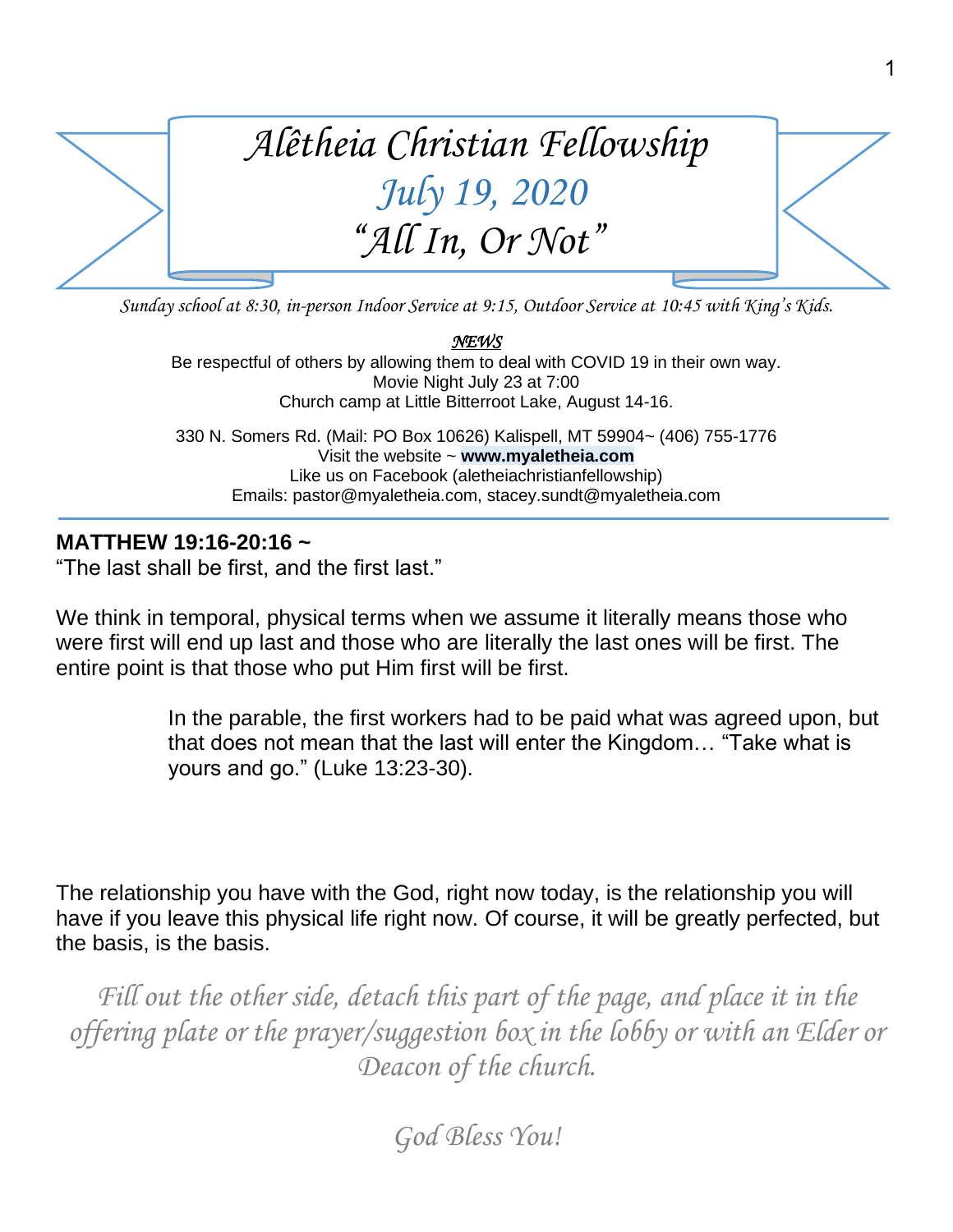In your near future, there will be two possible states of existence. The Kingdom of Heaven, or the Lake of Fire burning with Brimstone.

> The first is where God's perfect Will is absolutely unopposed in any way, was because all who dwell in that reality are unified in complete harmony.

That is relational. God's love for us will finally be received as our resistance to it will be washed away forever and our fear will be ejected by that love.

Do you love God more than this life? Do you love your fellow Christian more than your freedom? More than your opinion?

Yes? Well, prove it. Love, my friends, love… Or don't.

I John 4:7-12, Proverbs 10:12

## **MATTHEW 20:17-19 ~**

We're worried about masks and riots… Jesus faced an unimaginable horror without wavering. Yes, Lord, all of me is Yours - ask what You will.

> How could Jesus do that? Well, we focus on the betrayal, arrest, torture, and vicious murder… Jesus focused on the Resurrection.

> > Mark 10:33&34, Luke 18:31-34

What will you choose to focus on?

| Write a brief note – detach and place in the offering, or the prayer box, or give it to a Deacon/Elder |  |  |
|--------------------------------------------------------------------------------------------------------|--|--|
|                                                                                                        |  |  |
|                                                                                                        |  |  |
|                                                                                                        |  |  |
| <b>Phone Example 2019</b>                                                                              |  |  |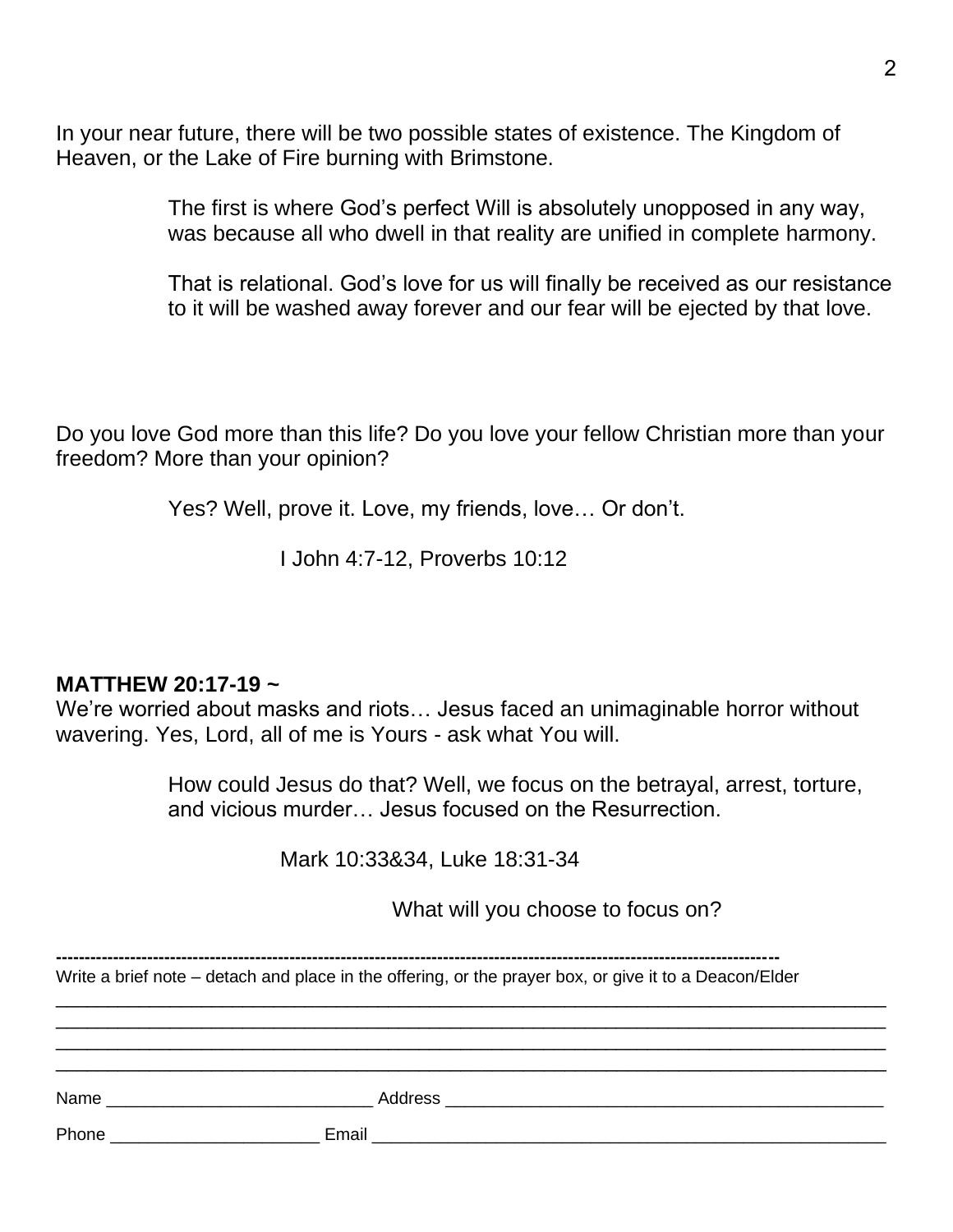Alêtheia ~ Matthew 20a ~ 071920 "All In, Or Not"



Last week we finished the section on putting God first in your life that started with the Rich Young Ruler and concluded with the repeated statement, "The last shall be first, and the first last."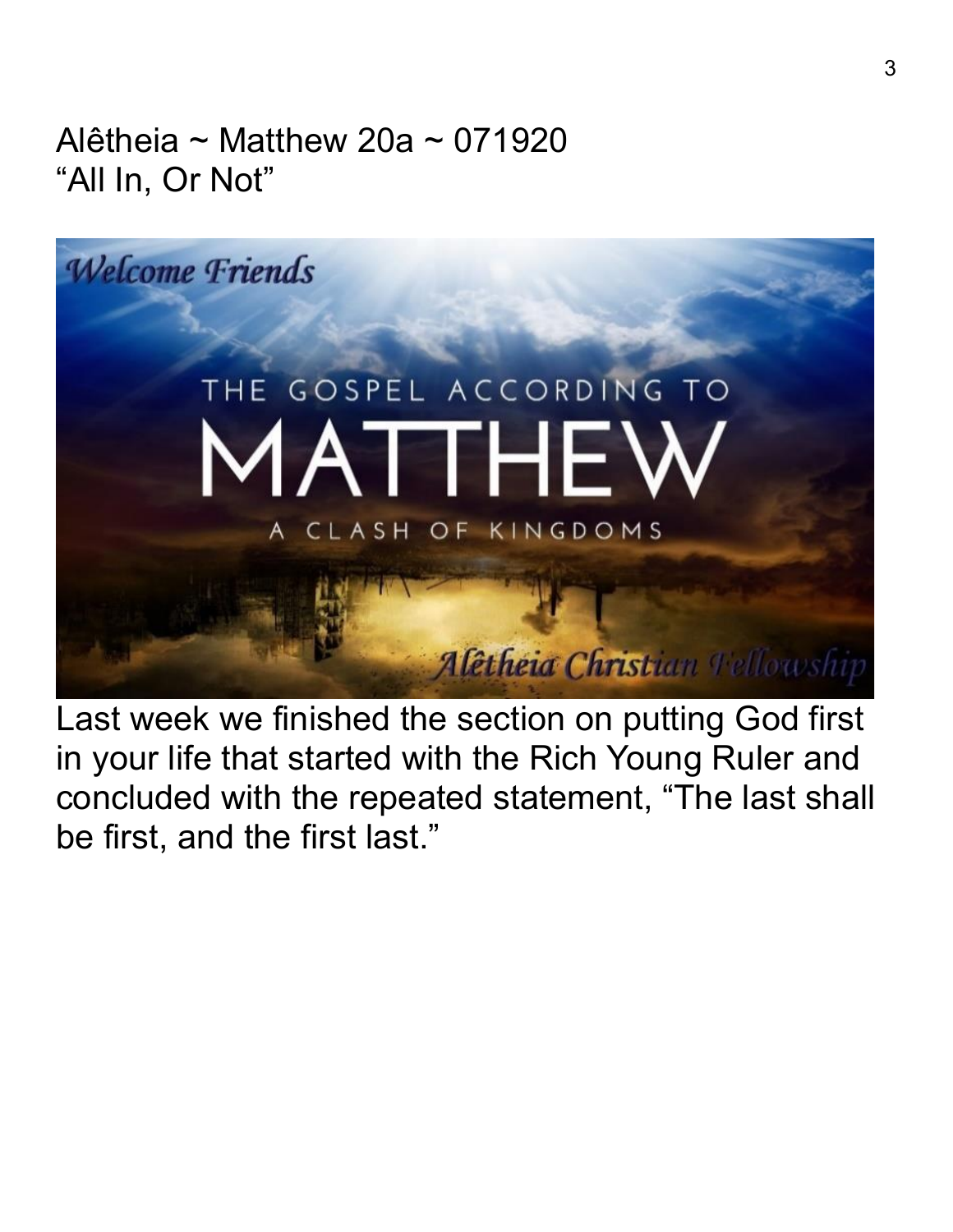

We think in temporal, physical terms when we assume it literally means those who were first will end up last and those who are literally the last ones will be first. The entire point of the exchanges, explanations, and storytelling, that God among us was making is that those who put Him first will be first.

The problem is that people closely associated with God oftentimes take Him for granted. Most of us have experience doing for others. Have you noticed that the longer you do for someone, the more they take what you do, for granted?

Ungrateful people are miserable people and they annoy God even more than they annoy me. Work on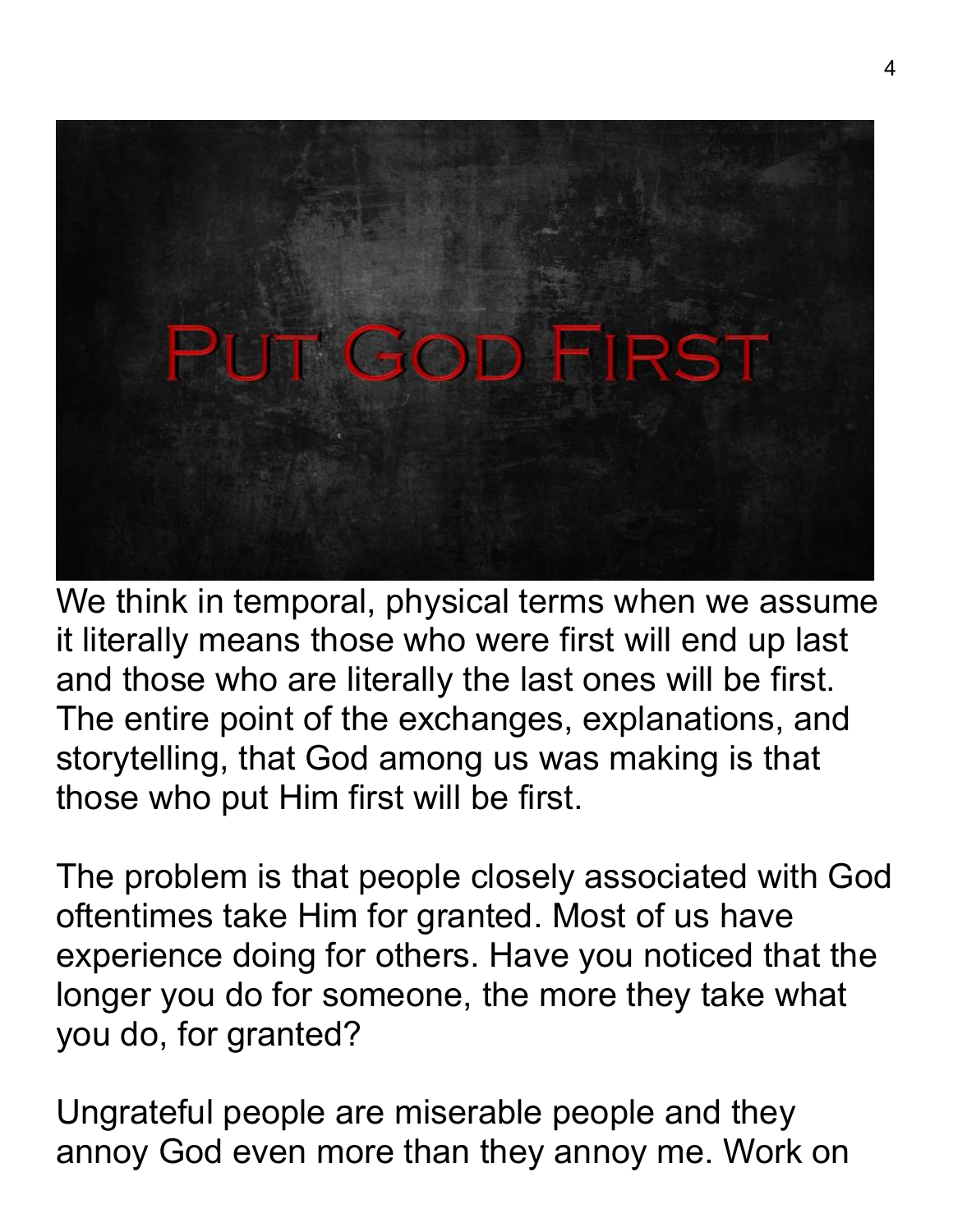being grateful for what you have, for what God grants you, and for the people whom He uses to bless you. Work on your so-called attitude of gratitude. Pray that God would help you be a humbly grateful person.

## Exuberant Worship

Because, at the end of the day, that's really what Jesus was talking about. Those people who are disenfranchised, down and out, despairing, depressed, trapped, no matter why… Whether the skid row bum, or the corporate executive… Whether the stressed-out mom, or the guy with an early mid-life crisis. When those people are touched by God, accepted by the Father, saved by Jesus, filled with the Holy Spirit… They are on fire. They are exuberant, vocal, focused,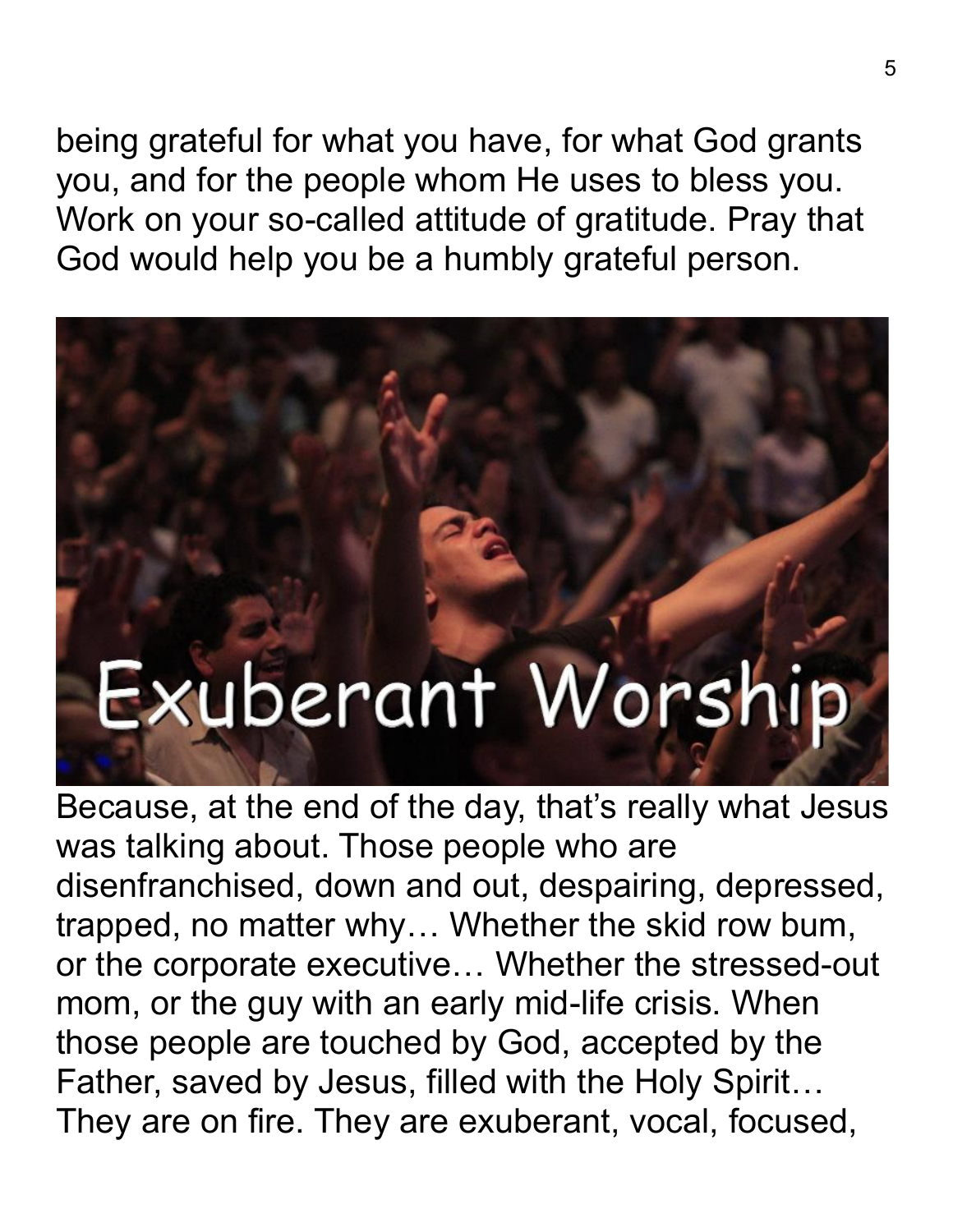excited, and above all, humbly grateful. In that moment they are all-in with Jesus. They would give it all away everything they have for a little more of Him - to follow Him. Meanwhile, those of us who have been following Jesus for a while, sit back, and smile, and think, "Pace yourself buddy, it's a marathon, not a sprint."

Well my friends, what if we're wrong? What if, in this sense, it is a sprint all the way to the finish line? We who were first, will be last, if we are unable to recognize what is so obvious to the person just saved.

The Pharisees, Sadducees, Essenes, and Zealots of old, all looked down their noses at the common, less committed, Jew, as well as looking down their noses at each other.

These super Jews of Jesus' day - these people who made their every-day life all about Judaism, had this in common… They all thought that they were right and everyone else was wrong. All of them were arrogantly ungrateful, because each one believed that they, and they alone, were sacrificing and serving God correctly. Every one of them felt that they deserved a full day's wage from the "Landowner."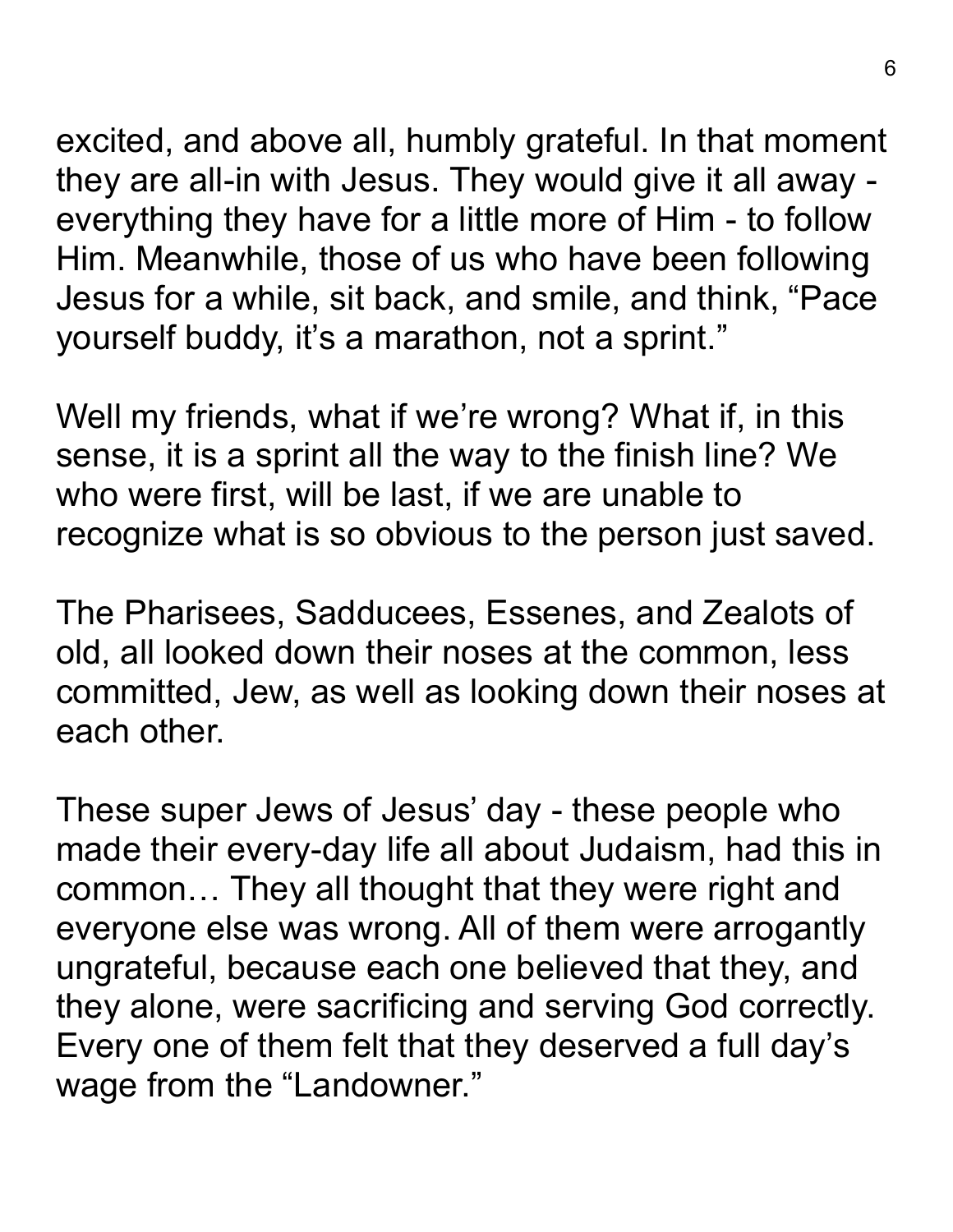What's changed? The names of the groups, I guess, but not much else. Religious people are missing the boat. According to Jesus they will be "Last."

You might think, "Well, at least they will receive their pay." We saw the great parable of the "Laborers in the Vineyard," last week. The first workers were grumpy, but the "Landowner" did pay them, So, the thinking goes, that while some people labor more, labor longer, and are unhappy with the "Landowner" about His treatment of those who labor less. They still got their pay - they still made it into the Kingdom.

No, they didn't. Parables make a single main point. They are, by the very definition of their scope, storyexamples, where not every part correlates to real life. Not every feature in the story is part of the example.

We do it all the time... We tell a story to help people see our point, but we never intend for every part of our story to be taken as analogous, comparable, part of our example.

In the parable, the first workers had to be paid what was agreed upon, but that has nothing to do with Jesus' point of the parable, nor does it have anything to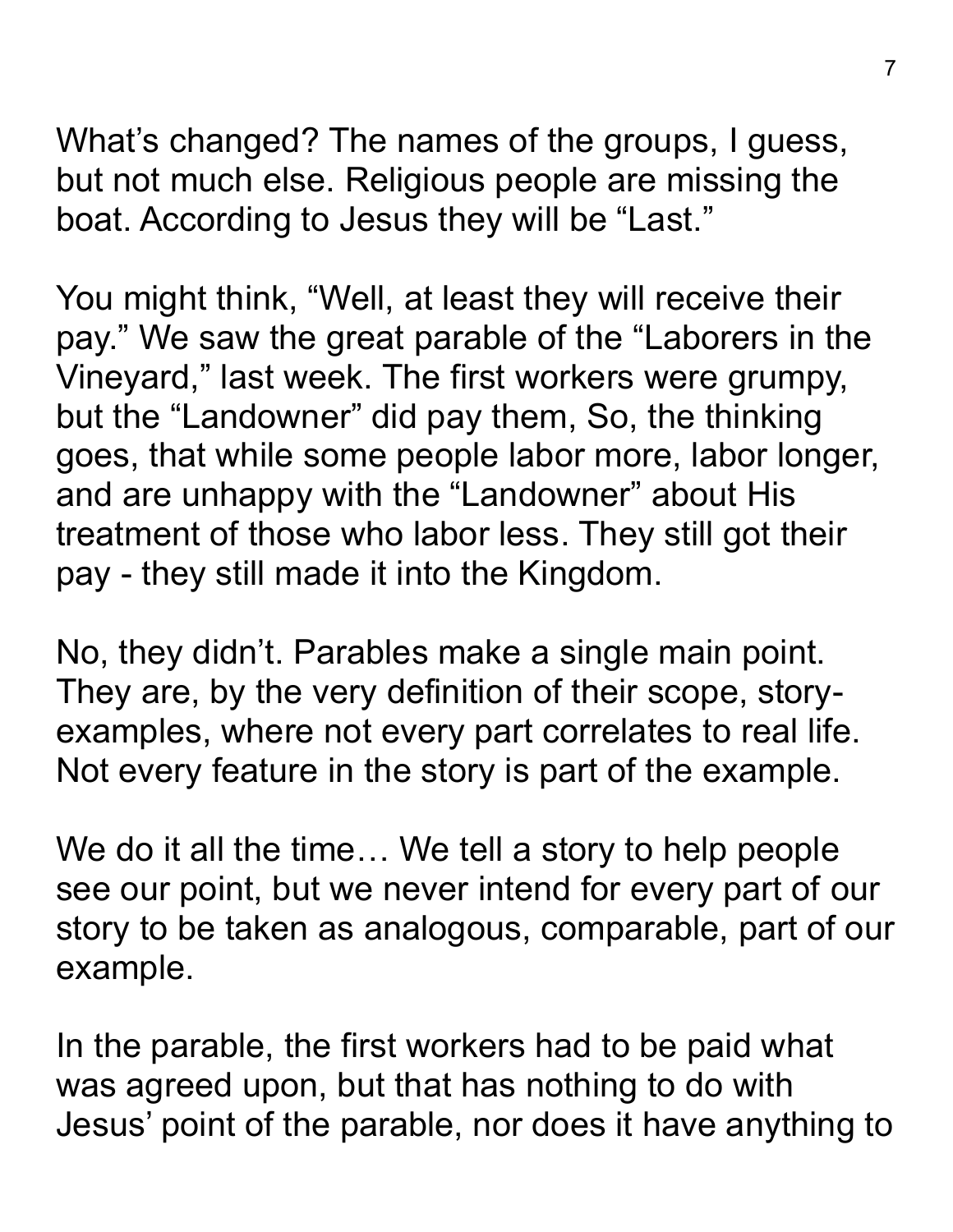do with the reality of what happens to those who are first.



While Jesus couldn't say in His parable that the "Landowner" became angry and refused to pay, what He could say, is that those who labored the longest, grumbled against him, and that in the conversation that followed, the "Landowner" gave them what they earned and said to them (representatively), "Take what is yours and go." There is every indication here and throughout the Bible, that those who end up last, will be those who are lost.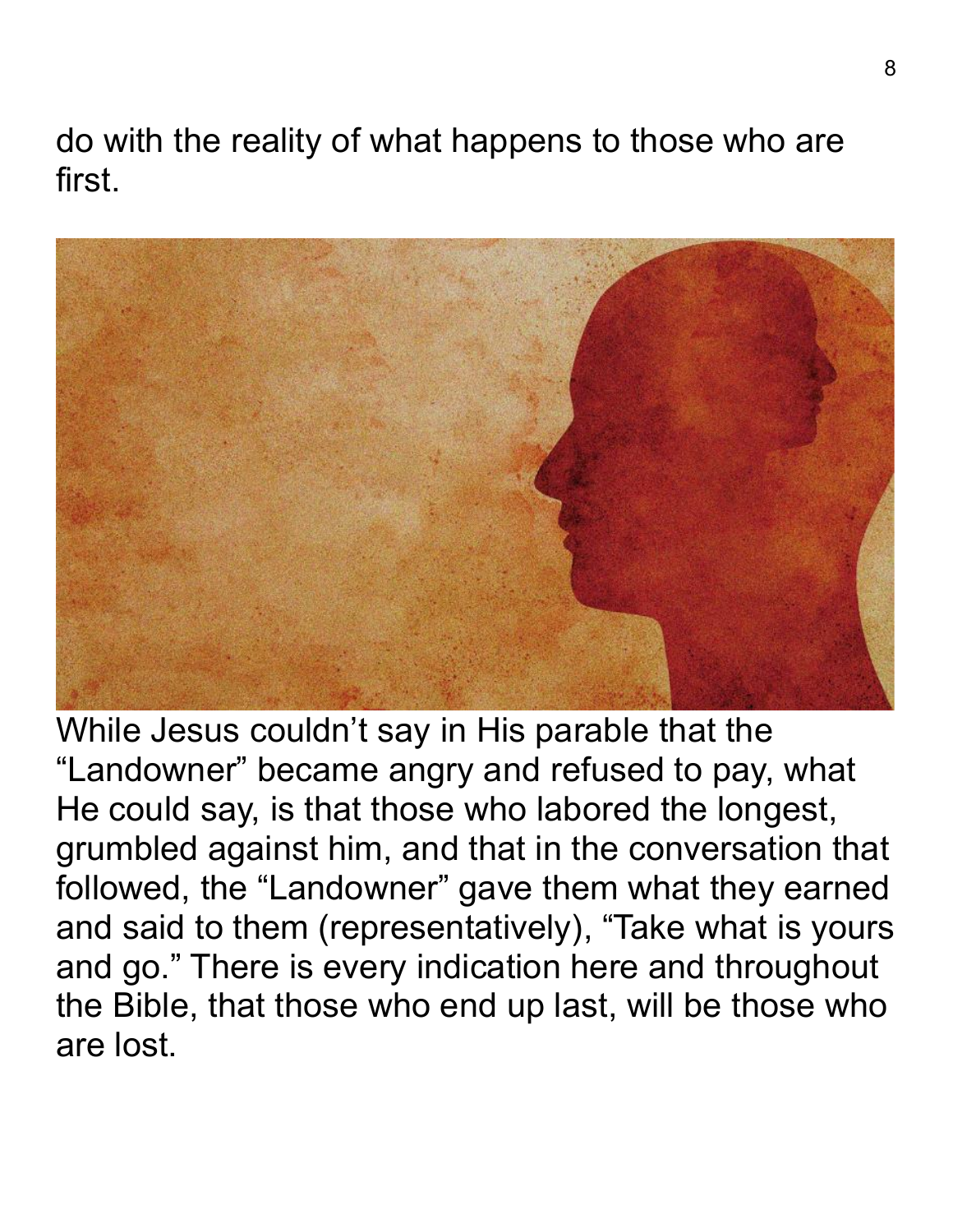Where else in the Bible is Jesus recorded as saying those same words about the first being last? How about Luke 13:23-30NIrV, 23Someone asked him, "Lord, are only a few people going to be saved?" He said to them, 24"Try very hard to enter through the narrow door. I tell you, many will try to enter and will not be able to. 25The owner of the house will get up and close the door. Then you will stand outside knocking and begging. You will say, 'Sir, open the door for us.' "But he will answer, 'I don't know you. And I don't know where you come from.' 26"Then you will say, 'We ate and drank with you. You taught in our streets.' 27"But he will reply, 'I don't know you. And I don't know where you come from. Get away from me, all you who do evil!' 28"You will sob and grind your teeth when you see those who are in God's kingdom. You will see Abraham, Isaac and Jacob and all the prophets there. But you yourselves will be thrown out. 29People will come from east and west and north and south. They will take their places at the feast in God's kingdom. 30Then the last will be first. And the first will be last."

No matter who you are, or what you have, or how long you've been laboring already - none of it means a thing. Because, what matters is not the eating and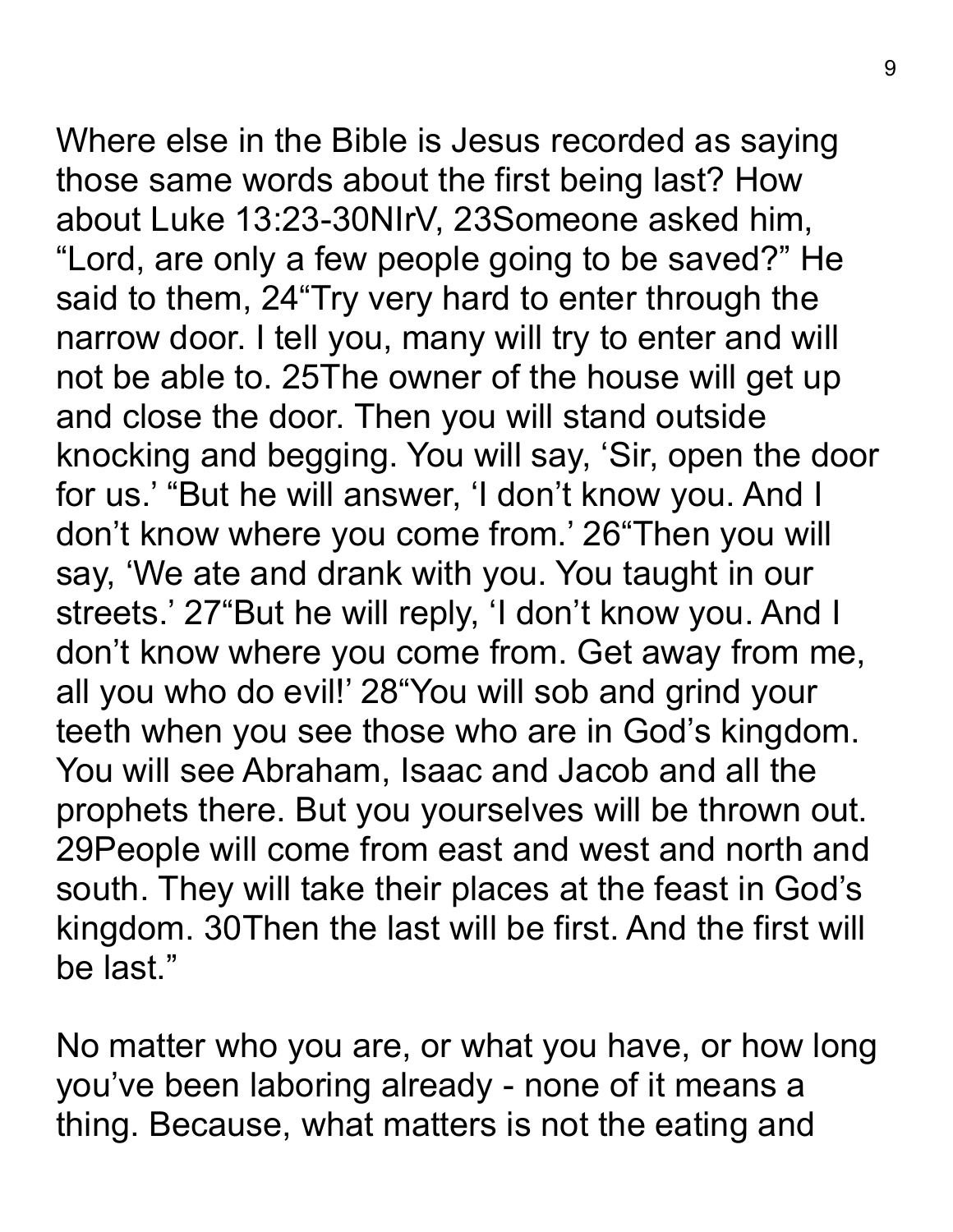drinking with the Lord, or is it the listening to His Teaching… What matters is authentically interacting relationally with Him, and putting His teaching into actual personal practice.

We are all wasting our time if we think coming to church, and throwing a few bucks in the offering plate… Owning a Bible and putting our kids in Christian school, is going to save us.

Christianity, unlike so much in American culture isn't about window dressing - it isn't about putting on a good show. In short, it isn't about doing at all… Please hear this - please hear what I'm saying - please hear it… The relationship you have with the Father and with the Son and with the Holy Spirit right now today, is the relationship you will have if you leave this physical life right now. Of course, it will be greatly intensified there, because "Faith shall be sight" (It Is Well with My Soul), but the basis, is the basis.

See what I mean? The basis of your eternal relationship with Almighty God is the relationship you have now. If you don't want to spend time with the Lord now, what makes you think that you want to spend eternity with Him later?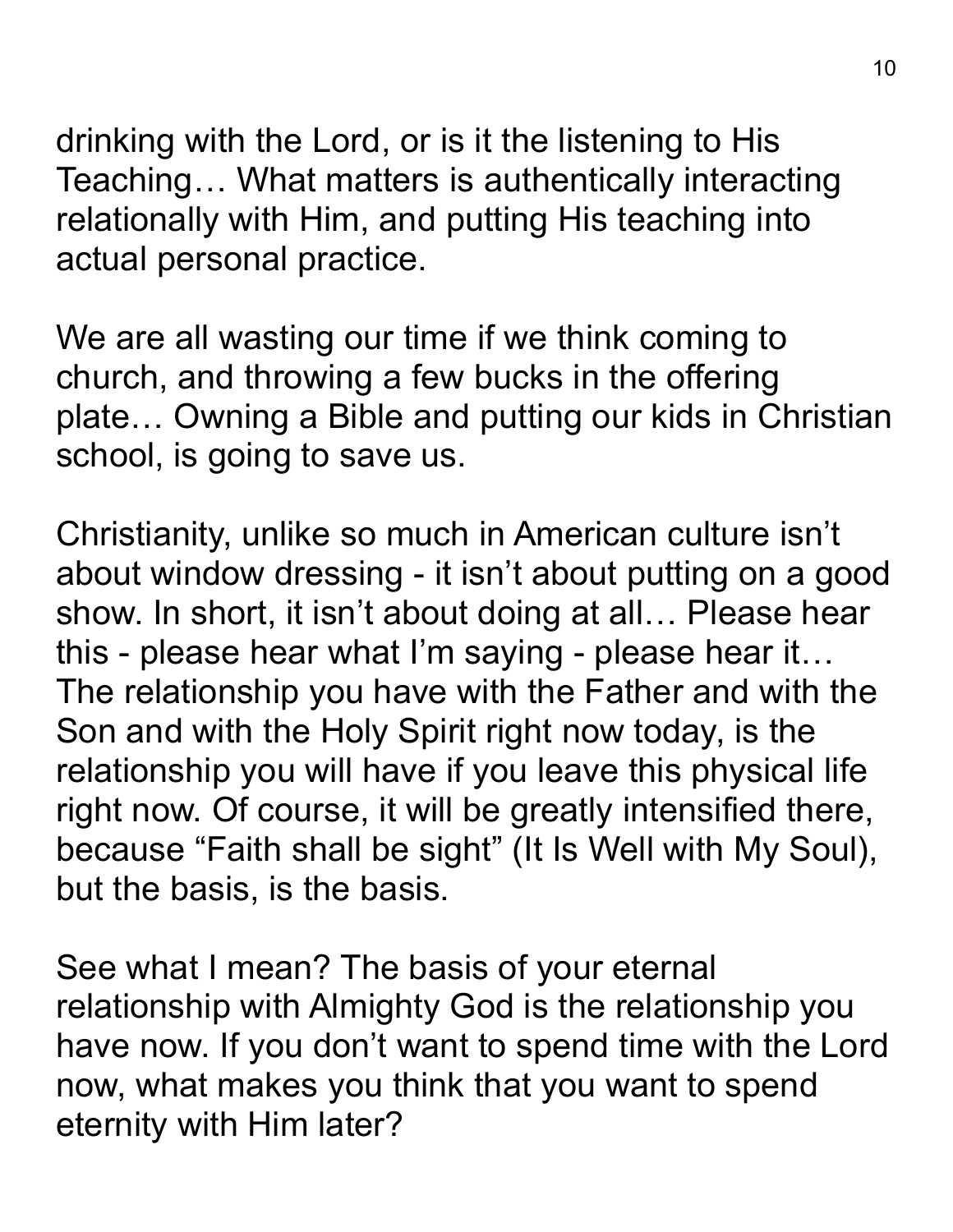

Please get what I'm saying - think about it comprehend it - it is one of the most important things you will ever hear. In your very near future there will be just two possible states of existence. Two, and only two, possibilities. The Kingdom of Heaven where God reigns unopposed, or the Outer Darkness where there is weeping and gnashing of teeth - where the Lake of Fire burns with Brimstone.

Last week, I tried to show that the reason that God's perfect Will is absolutely unopposed in any way in the Kingdom of Heaven, was because all who dwell in that reality, are unified in complete harmony.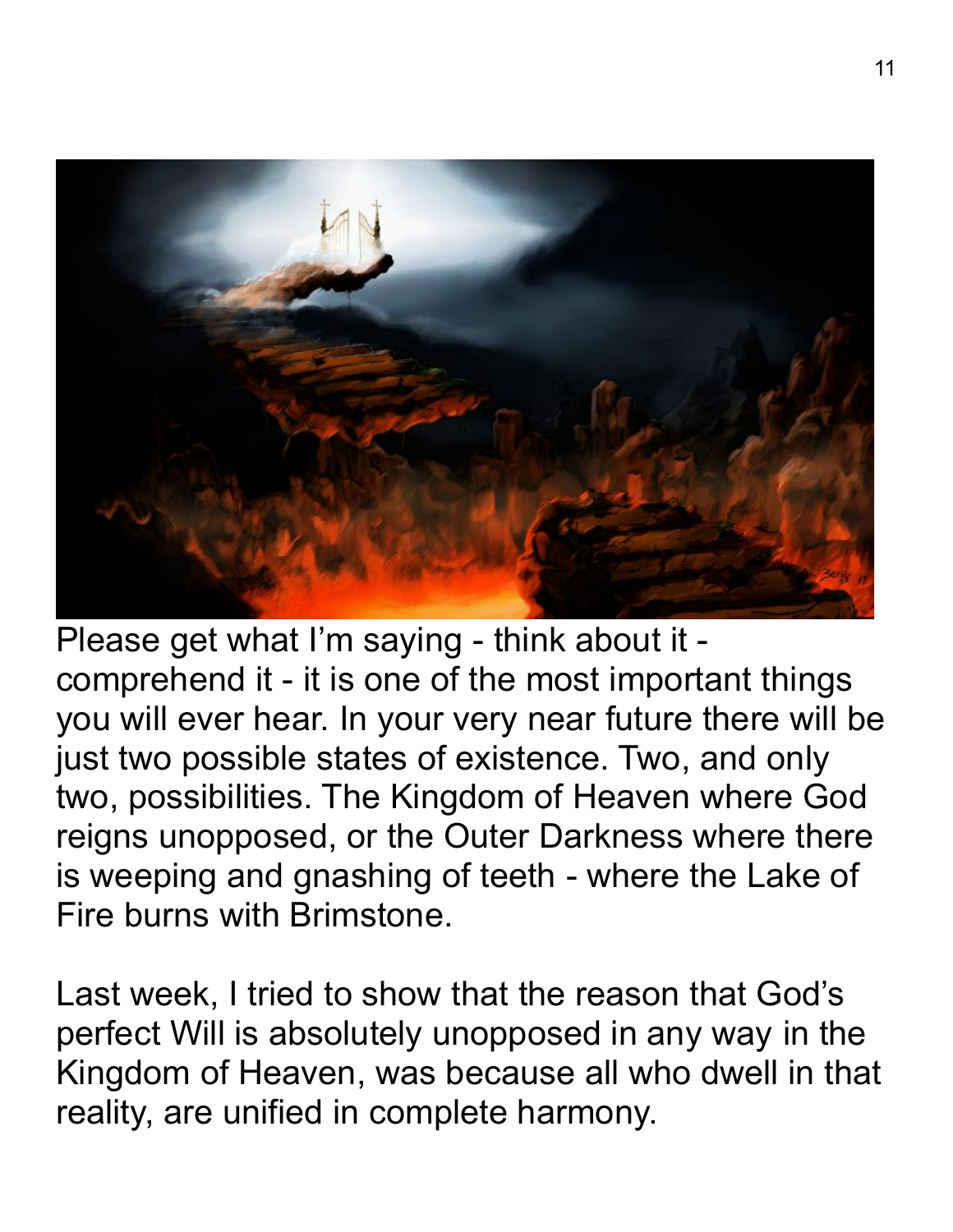

That is, once again, by definition, relational. God's love for us will finally be received without the hindrances to it, that we presently put up.

His love will finally be able to fully envelop us as our resistance to it will be washed away… And as that love envelops and infuses us, we will fully love as He does. The Kingdom of Heaven is a place where love dispels all fear, and so, every individual is utterly without guile, or agenda, or any other relationship destroying defense mechanism we presently employ without thought. Then it will be perfect, genuine, from the heart and from the soul, loving relationship… With God, and with each other, forever… that's what it is.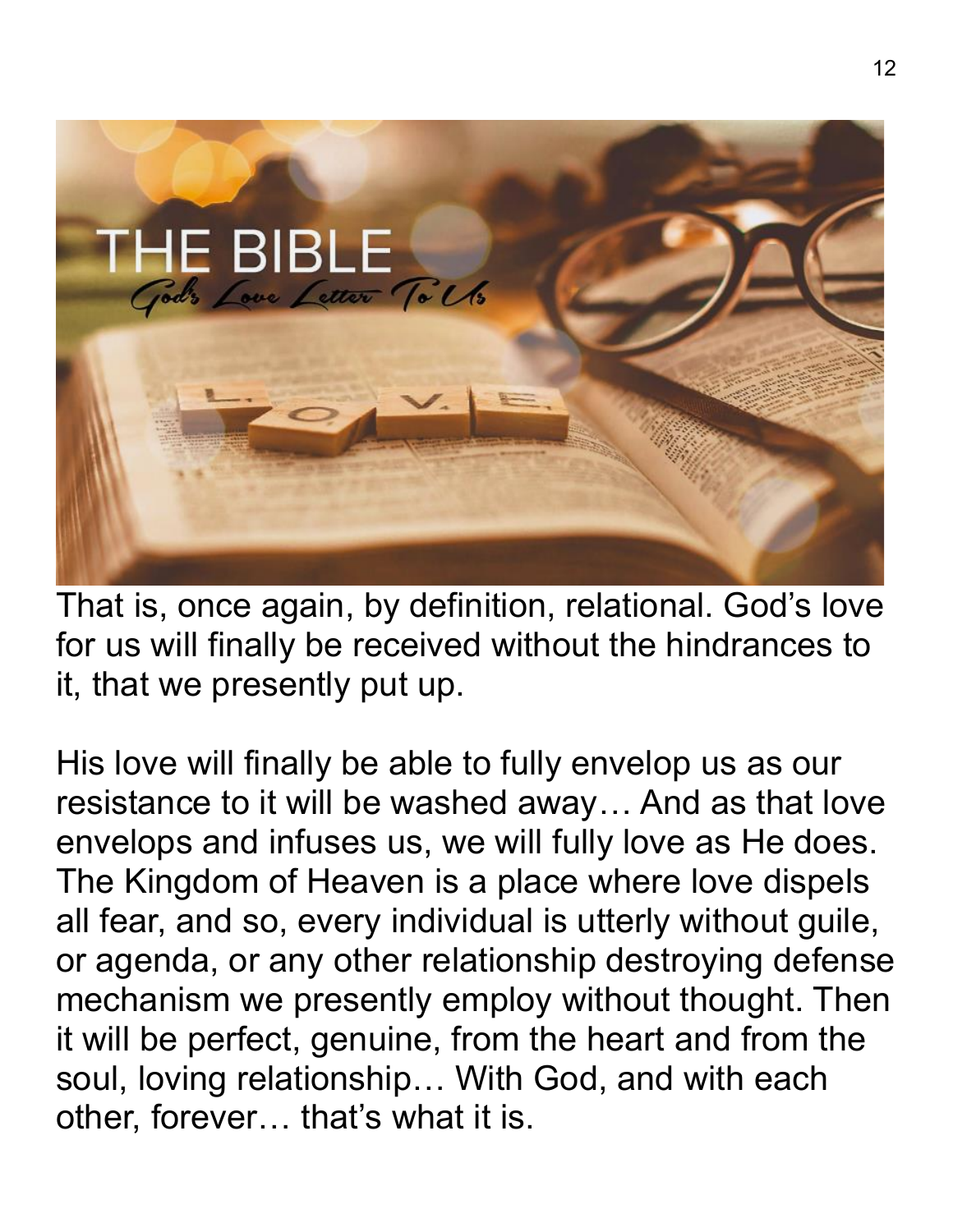People, who in this life, choose to enter are choosing to relate in love, and unified harmony. The Truth of who you are now, will be actualized then…

The other place… Well, it is a place for those who didn't care enough in this life to genuinely drop their fear-driven personas and actually embrace the love offered by God, in the sacrifice of Jesus.

Those people are going to take with them all that fear and it will be greatly intensified over time…

One conception is that while it will initially be a place of arguing, bickering, fighting, violence and abuse… Eventually, as each person refuses to get along with anyone else, they all separate more and more from each other - drifting farther away from relationship into the void, until every one of them, is utterly and eternally alone. Self-centered, fear-driven people will get their wish - they will get to spend eternity with their very favorite person… Themselves.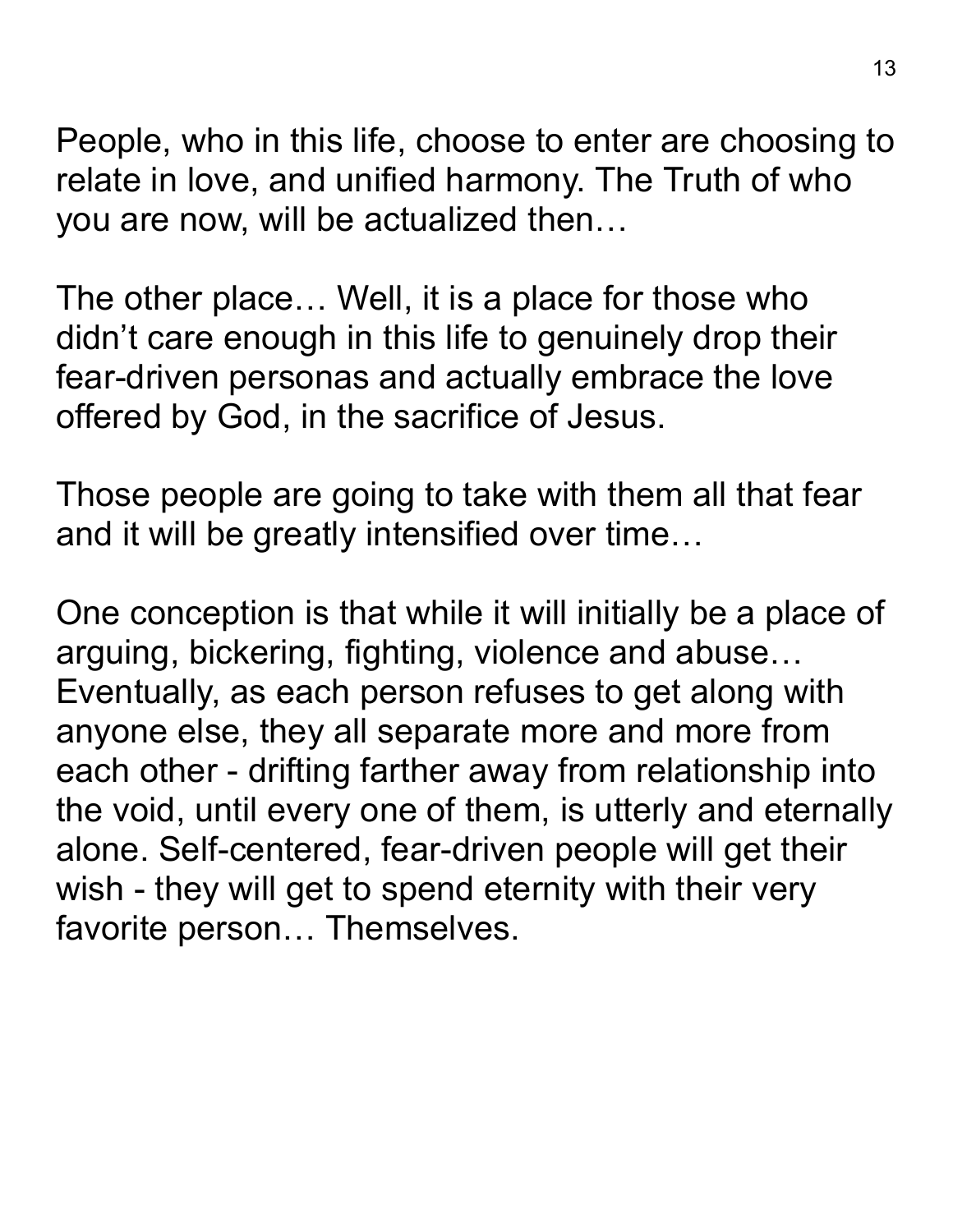

Essentially, God honors who you are. Some, through Christ and the indwelling Holy Spirit strive daily for a deeper connection to God… Intentionally driving into better relationship with Him… Putting that first… Just like the newly saved wretch… Fully willing to give up everything in this life to spend time at the feet of the Master.

Do you love the Father more than anything else? Do you love Jesus more than anyone else? Do you love the Spirit of God more than everything else? Do you love your fellow Christian more than your freedom? More than your opinion? A while ago, I said that, if you don't want to spend time with the Lord now, what makes you think that you want to spend eternity with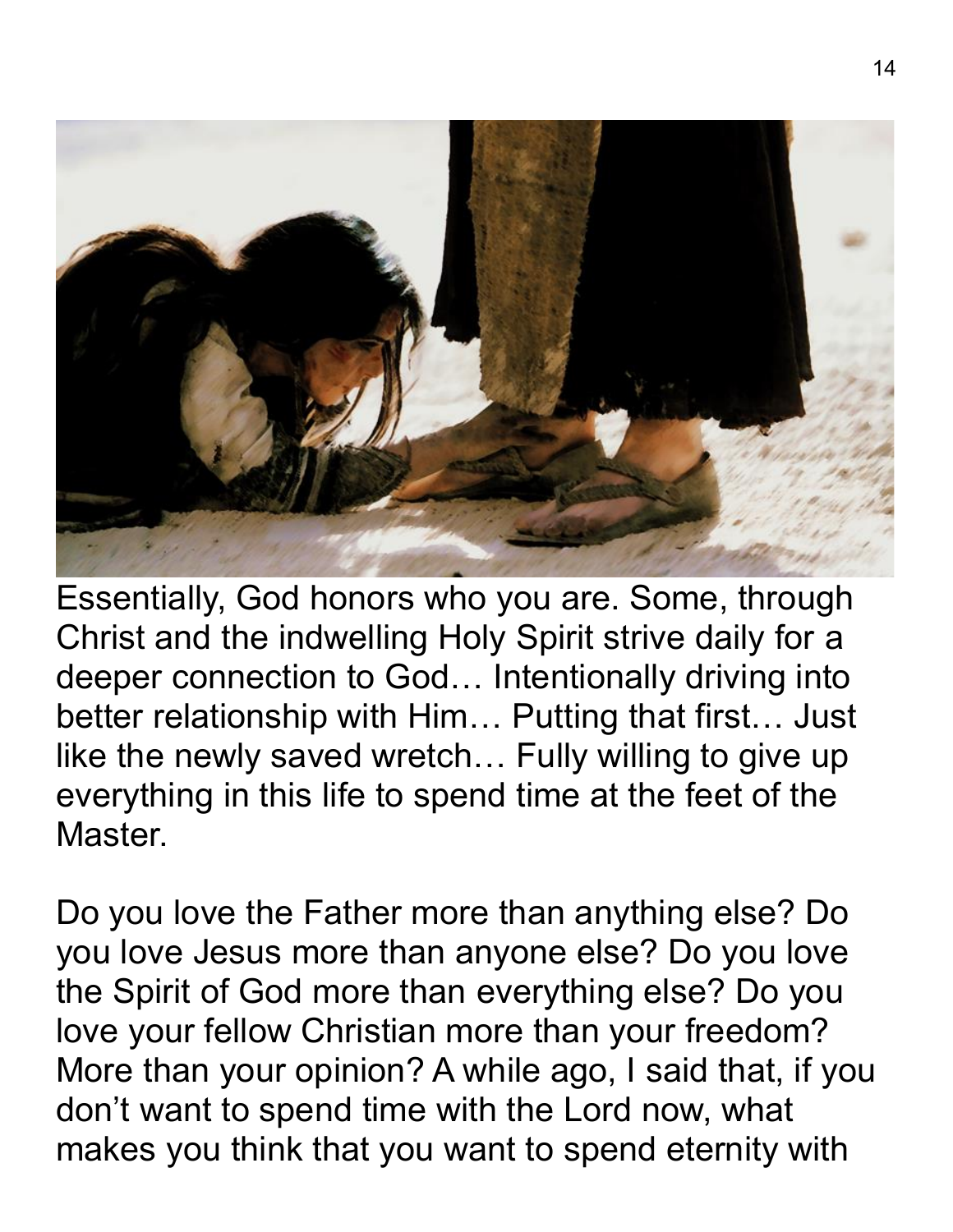Him later? Likewise, if you don't want to spend time with your brothers and sisters in Christ now… Eternity is a very long time.

Give it lip service. Sure, I love because He first loved me… Yet, I have no qualms about tearing apart the church over the question of wearing masks, or not wearing masks. Sure, I'm all about unity - put me down for that. Yet, I have no problem disparaging other Christians for their attitudes and actions. Sure, I'm in for harmony - I love harmony. Yet, I have no misgivings about filling my heart with hate for all who disagree with me. Please realize that if you only have harmony with those who completely agree with you, you really only have harmony with yourself… Such people go where?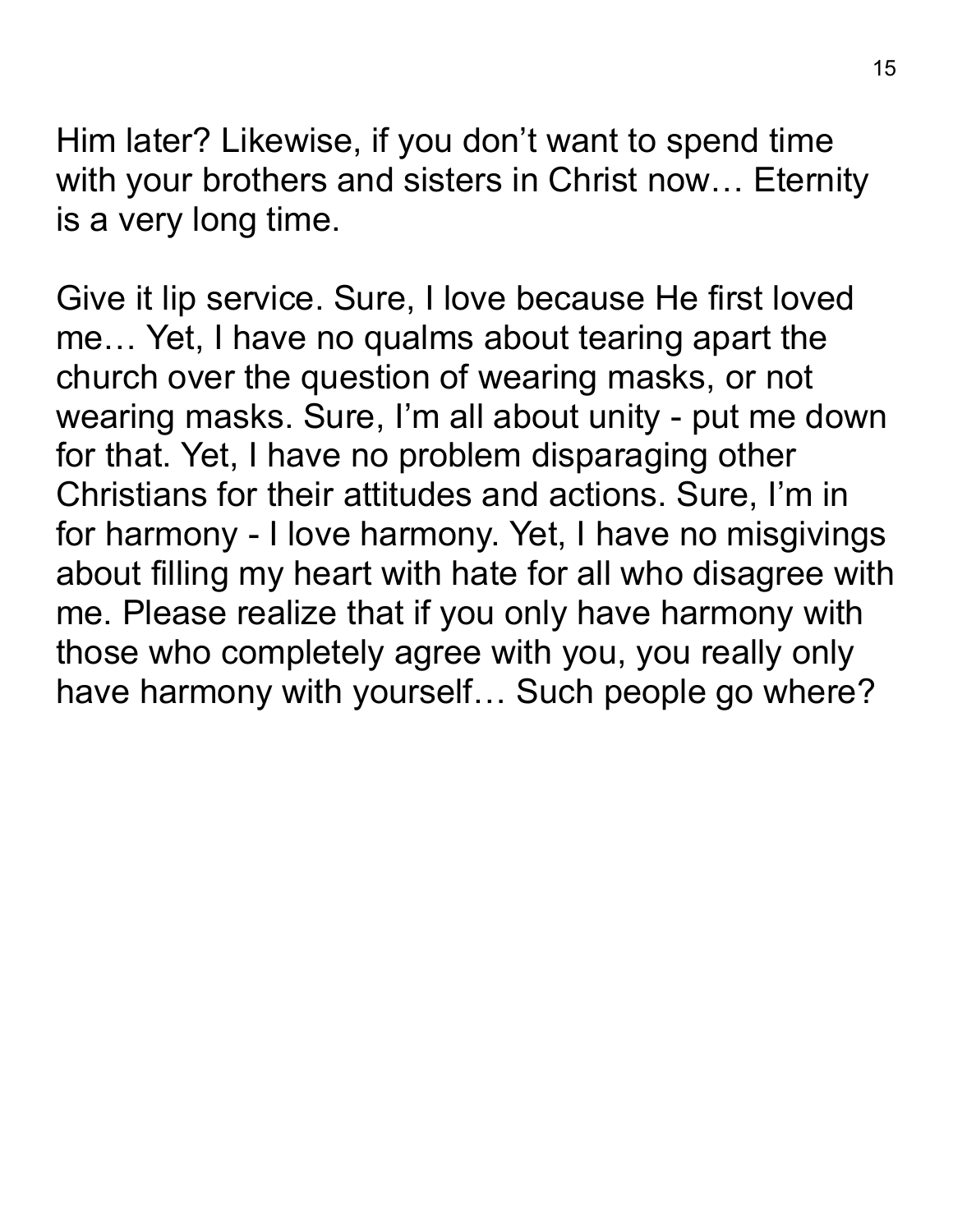

Can you see a disconnect? It is that very disconnect that Jesus was most keen to point out over, and over, and over again. You are either a person who is filled with God's love and are actively yielding to that love in order to love better, or you are not.

Figure out who you are. Then decide if that's who you want to be, or not. Make the adjustment, and then be that person!

Let me make it even more explicit. Are you a Holy Spirit filled Follower of the Lord Jesus Christ who desperately wants to be like Him… Lovingly obedient to the Father, perfectly yielded to the Holy Spirit, and actively working to love others more? Tangibly loving others by loving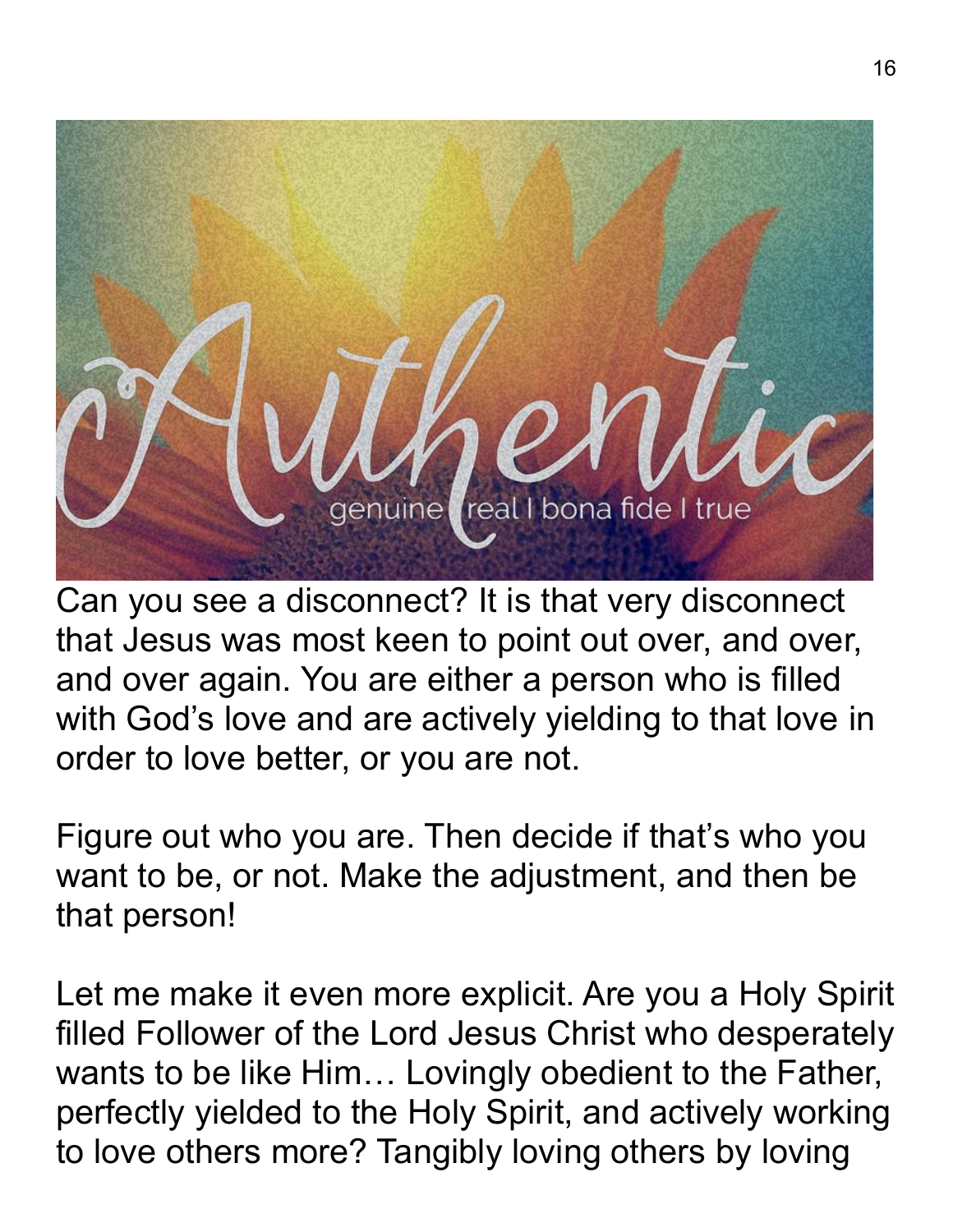yourself, and your opinions, less… Loving yourself, and your opinions, less than you love the church. Is that who you are - does that describe you?

If so, is that what you truly want, more and more, each day? If so, keep on, one foot in front of the other, with your entire focus on Jesus.



If you want that, but it's not an accurate description of you presently, why don't you humble yourself enough to fall on your knees right now, right where you are, and beg God to forgive you? Why don't you recognize that you will never be good enough to impress the One Who spoke the universe into existence? Why don't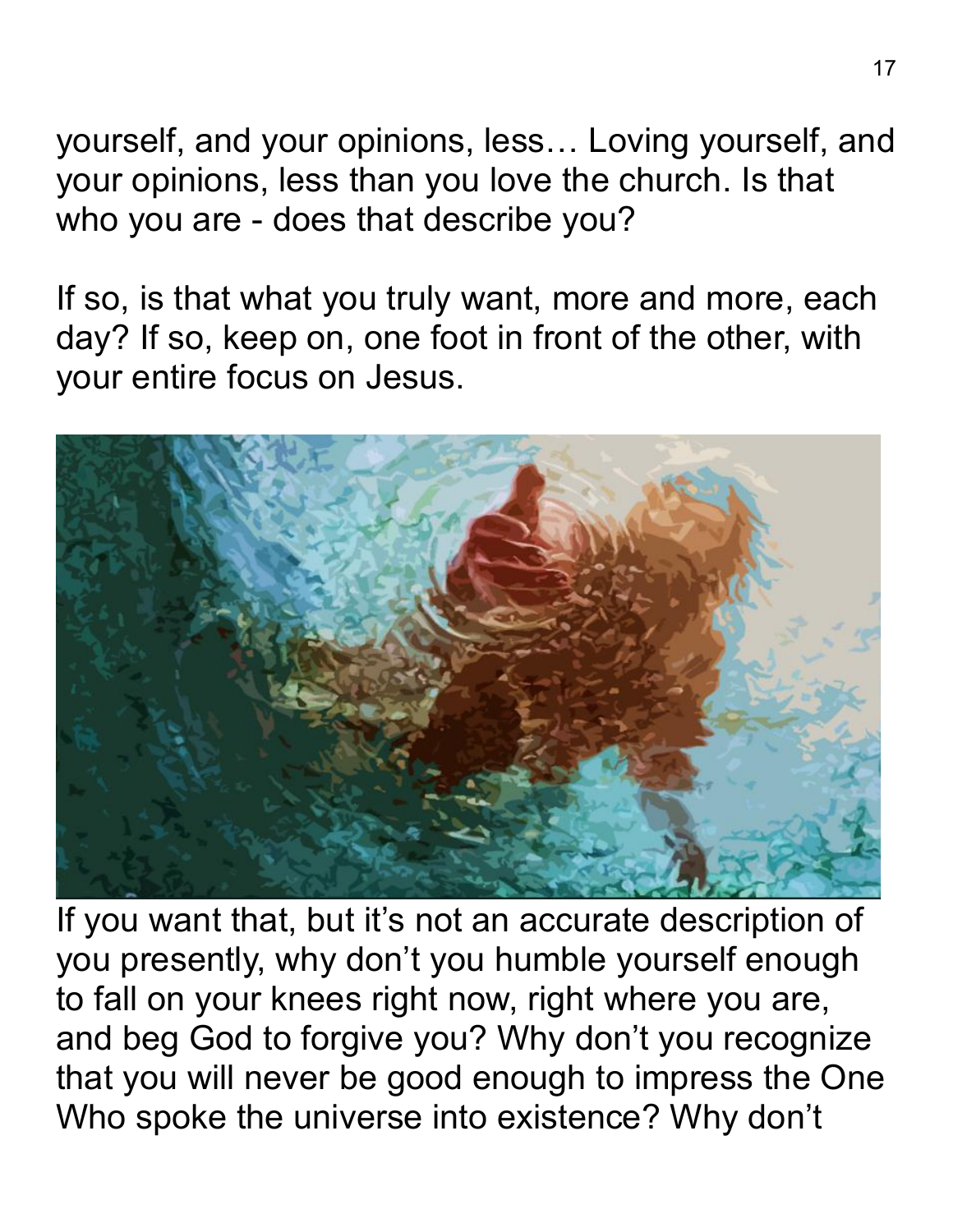you, at this very moment cry out, "I believe Lord, help my unbelief"?

My friends, today is the day. Ask God to accept Jesus' perfect sacrifice to cover your guilt and ask Him to credit the righteousness of Christ to your account. Address Him as your Heavenly Father… Embrace His love poured out in Christ, and open your heart to the work of the Holy Spirit. Pray fervently, daily, hourly, for the God of Heaven to make you His own forever and ever, by conforming you to Jesus… Love, my friends, love… Or don't.

Or don't. It is your choice to make, but I promise you, it is impossible to play both sides against the middle… You cannot pull one over on the God Who sees all things, Who knows all things, Who judges "The thoughts and the intentions of the heart" (Hebrews 4:12).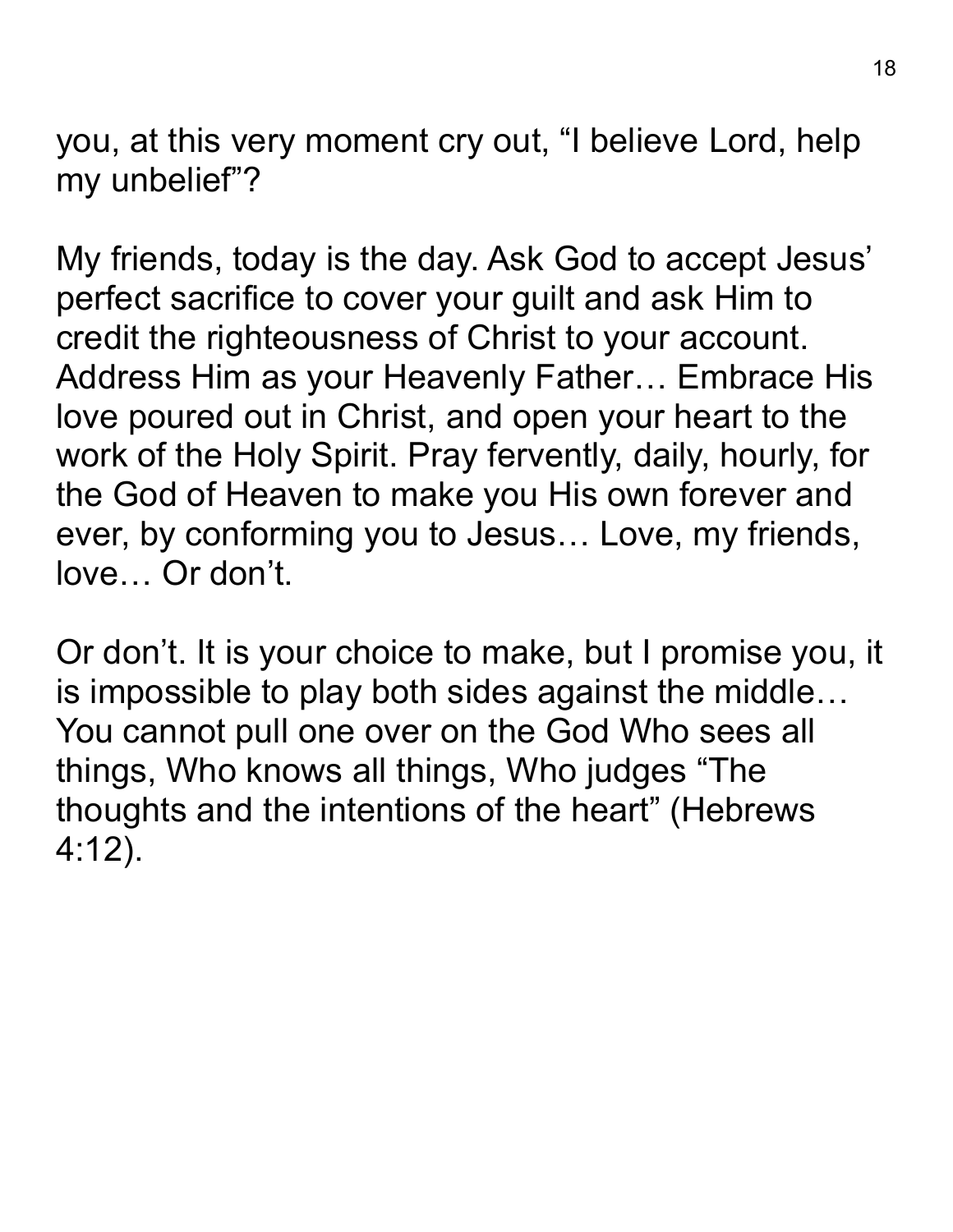

youngest of the Apostles. He was the only one of them to die an old man. He wrote the Gospel of Love and the three letters that bear his name, as well as the Book of Revelation.

I've told the story about John that comes down to us from his students (from Jerome, by way of Irenaeus, who heard it from Polycarp) … How in his extreme old age, his young disciples would help him to church services, and how, while they helped him, he just kept saying over and over, "Love." Agapê technically, but "Love, love, love"… Finally, one of the young guys (Polycarp) asked him why he would repeat that word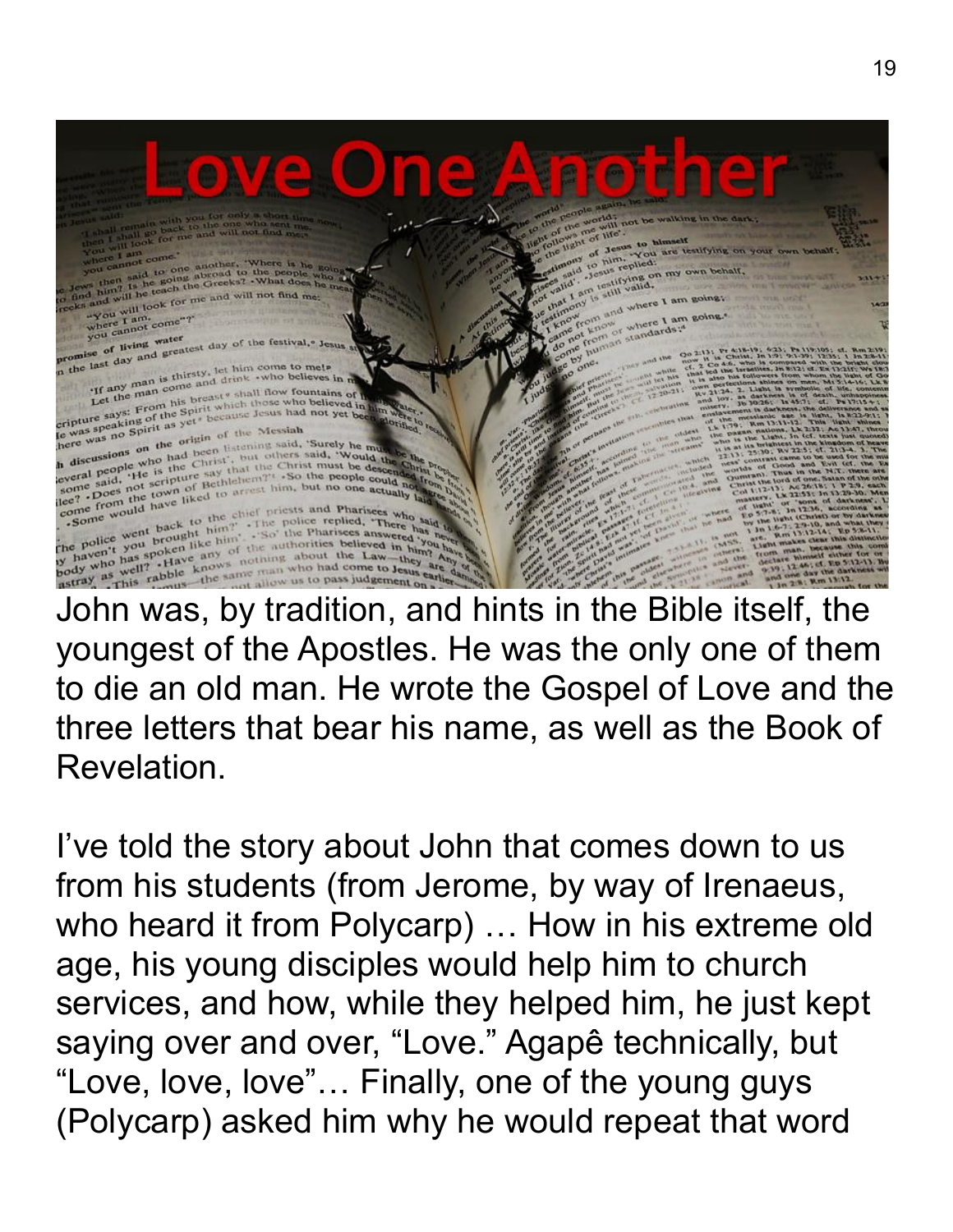over and over. To which John replied, "There are many things to Christianity, but if you would just love, it would be enough."

It's easy to imagine him saying that, because in the five Books in our Bible that he wrote, that is certainly the theme woven throughout. As an example, he wrote in I John 4:7-12NIV, 7Dear friends, let us love one another, for love comes from God. Everyone who loves has been born of God and knows God. 8Whoever does not love does not know God, because God is love. 9This is how God showed his love among us: He sent his one and only Son into the world that we might live through him. 10This is love: not that we loved God, but that he loved us and sent his Son as an atoning sacrifice for our sins. 11Dear friends, since God so loved us, we also must love one another. 12No one has ever seen God; but if we love one another, God lives in us and his love is made complete in us.

Both James, the brother of Jesus, and Peter, the first Christian leader, wrote in the Bible that "Love covers a multitude of sins." They were quoting the Old Testament of course… Proverbs 10:12NIV, "Hatred stirs up conflict, but love covers over all wrongs."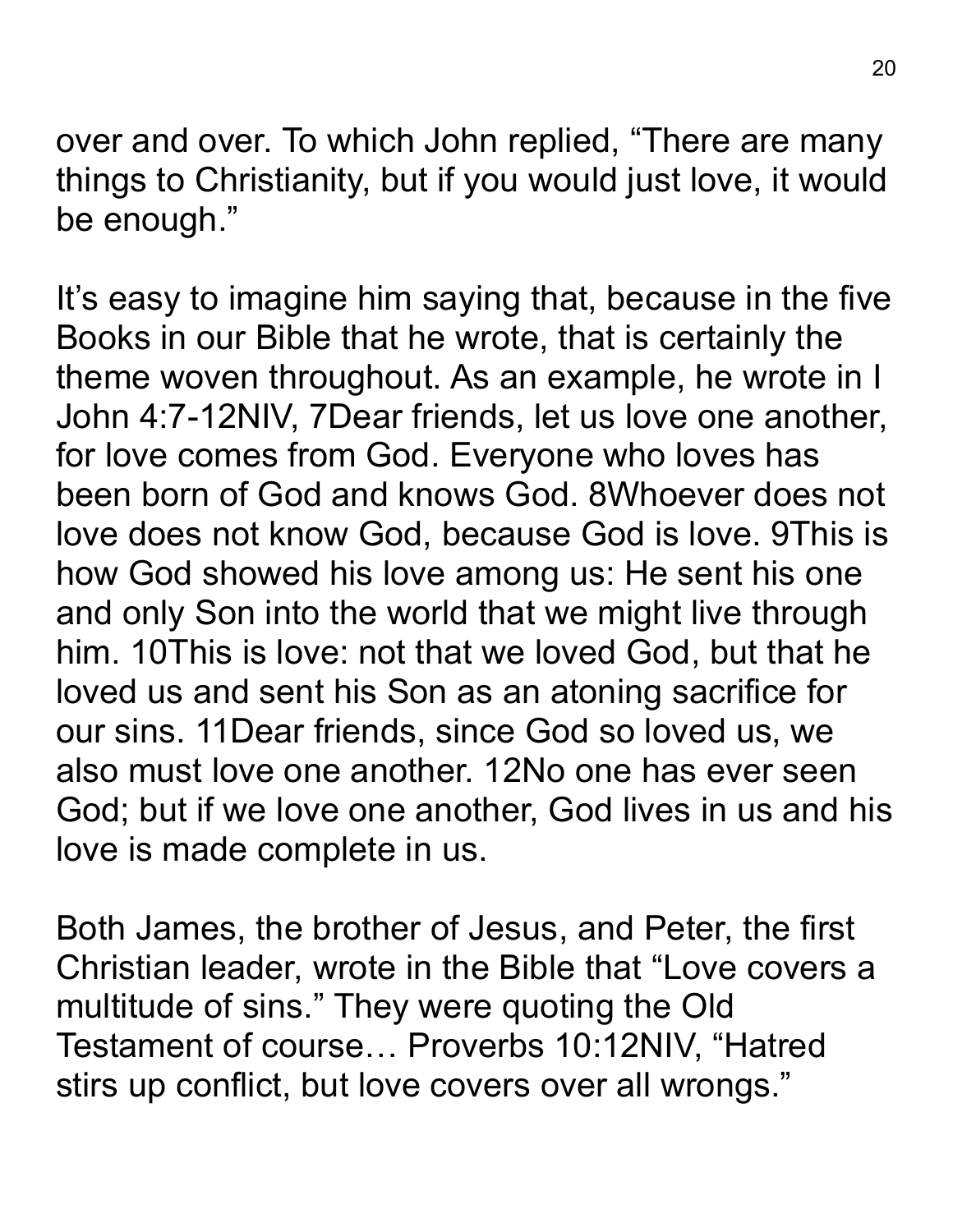As we've seen many times, Jesus confirmed that the most important thing was to love God, and the second most important thing was to love one another. Jesus gave His Followers a new command… "Love one another." He went on to say that it was a Christian's love for his, or her, fellow Christians that proved that he, or she, is, in fact, His.

You're not interested in love - loving God, more and more. Loving others, more and more. Loving in a tangible way, here and now… Get yourself a flameretardant swimming suit.

Oh Scott, I do love. Okay, prove it by accepting each other in spite of your fear that they don't think just like you do… Accept each other in spite of your fear that things are getting out of your control. I've got news for you… Nothing was ever in your control - that's just a lie you tell yourself… Control is not an illusion - it is a delusion. That Truth should cause you to fear more, unless you realize that it's all in God's control.

Nothing has changed. God knows all about it. A wise person rightly discerned that all the turmoil in America today is God trying to get our attention… Not those who are dead - not the attention of the world, but our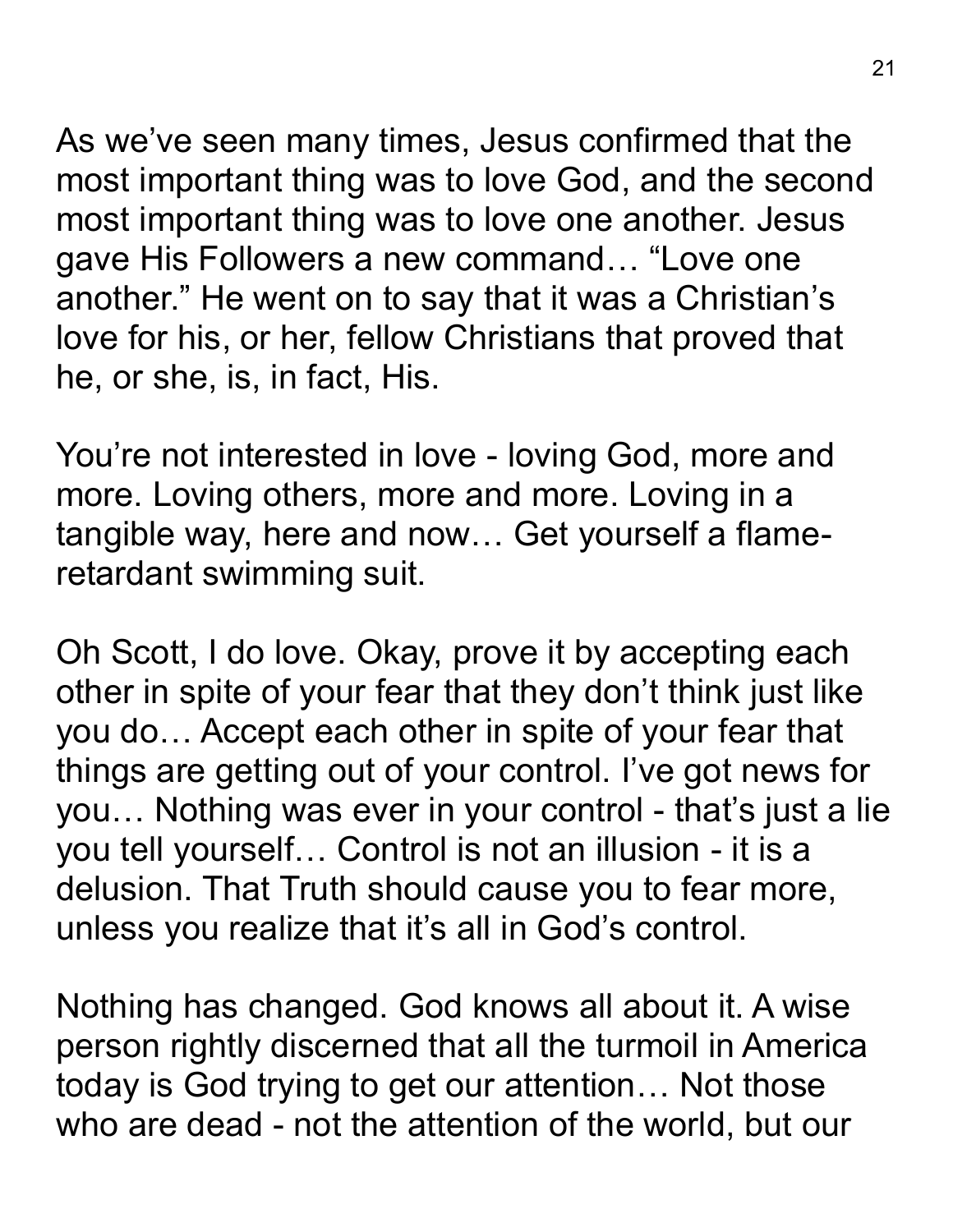attention. Trying to get His church, His people, His children to repent and put their priorities straight.



If we would spend as much time and energy praying, as we've spent on the craziness of the world… We wouldn't be tossed to and fro, like a wind-swept wave… We would be driven by the Spirit of God, rather than driven by the craziness of the world.

Matthew 20:17-19NASB, 17As Jesus was about to go up to Jerusalem, He took the twelve disciples aside by themselves, and on the way He said to them, 18"Behold, we are going up to Jerusalem; and the Son of Man will be delivered to the chief priests and scribes, and they will condemn Him to death, 19and will hand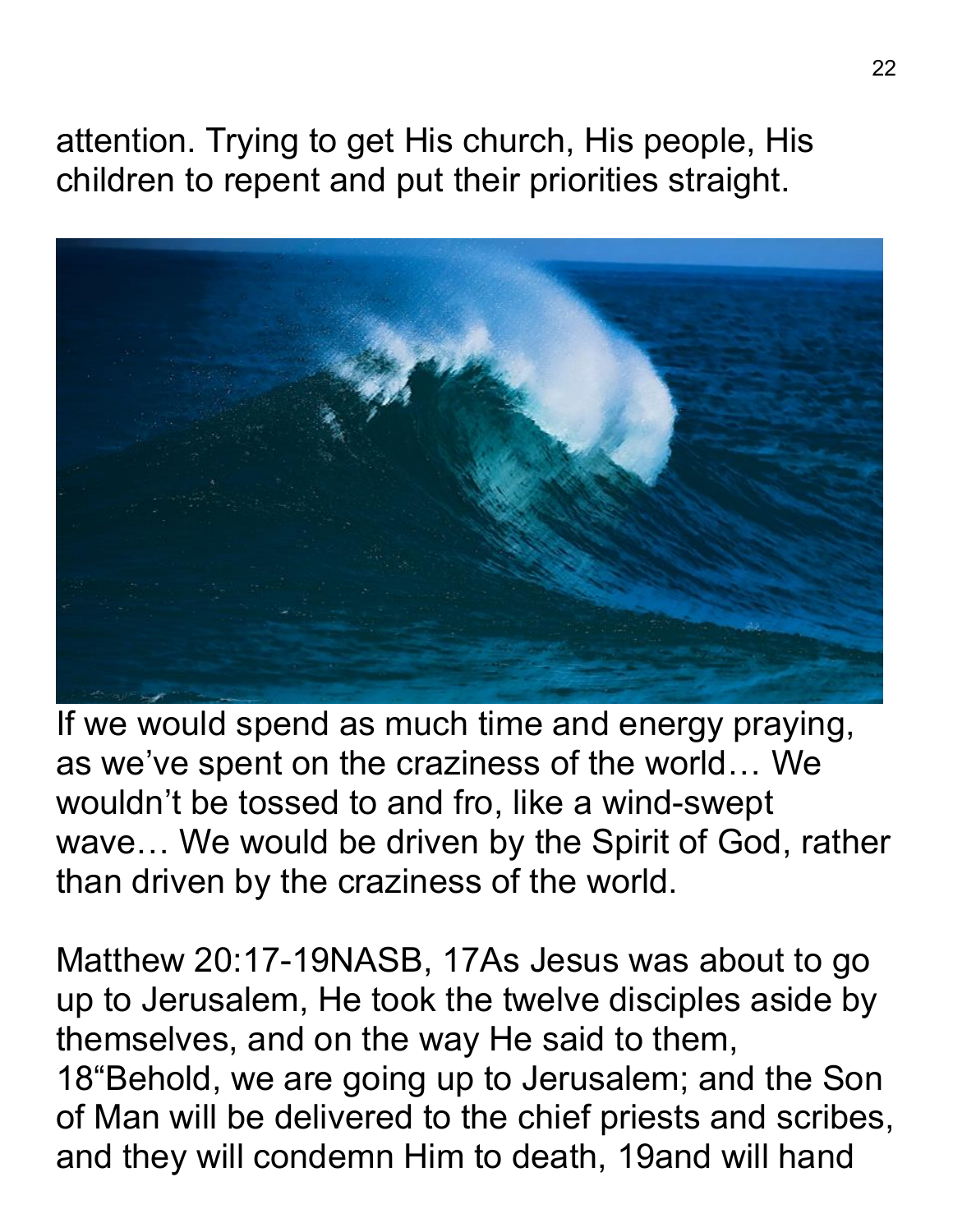Him over to the Gentiles to mock and scourge and crucify Him, and on the third day He will be raised up."

We're worried about masks and riots, about wars and rumors of war… Jesus already knew, without any hint of doubt, what awaited Him in Jerusalem and He set His face towards that fate in faithful obedience to the wishes of the Father.

Yes, Father, all of Me is Yours - ask what You will.

How could Jesus do that? Well, we would say it was easy - He was God. It is far too complex to get into here, but trust me when I say, it was harder for Him, than it would be for you. Leave it there for now. What Jesus did, was far more difficult than merely going to a brutal execution.

How was He able to do it? Please notice something. This is not even close to the first time that Jesus has spoken this way, and while we naturally focus on the betrayal, arrest, torture, and vicious murder… Jesus focused on the Resurrection.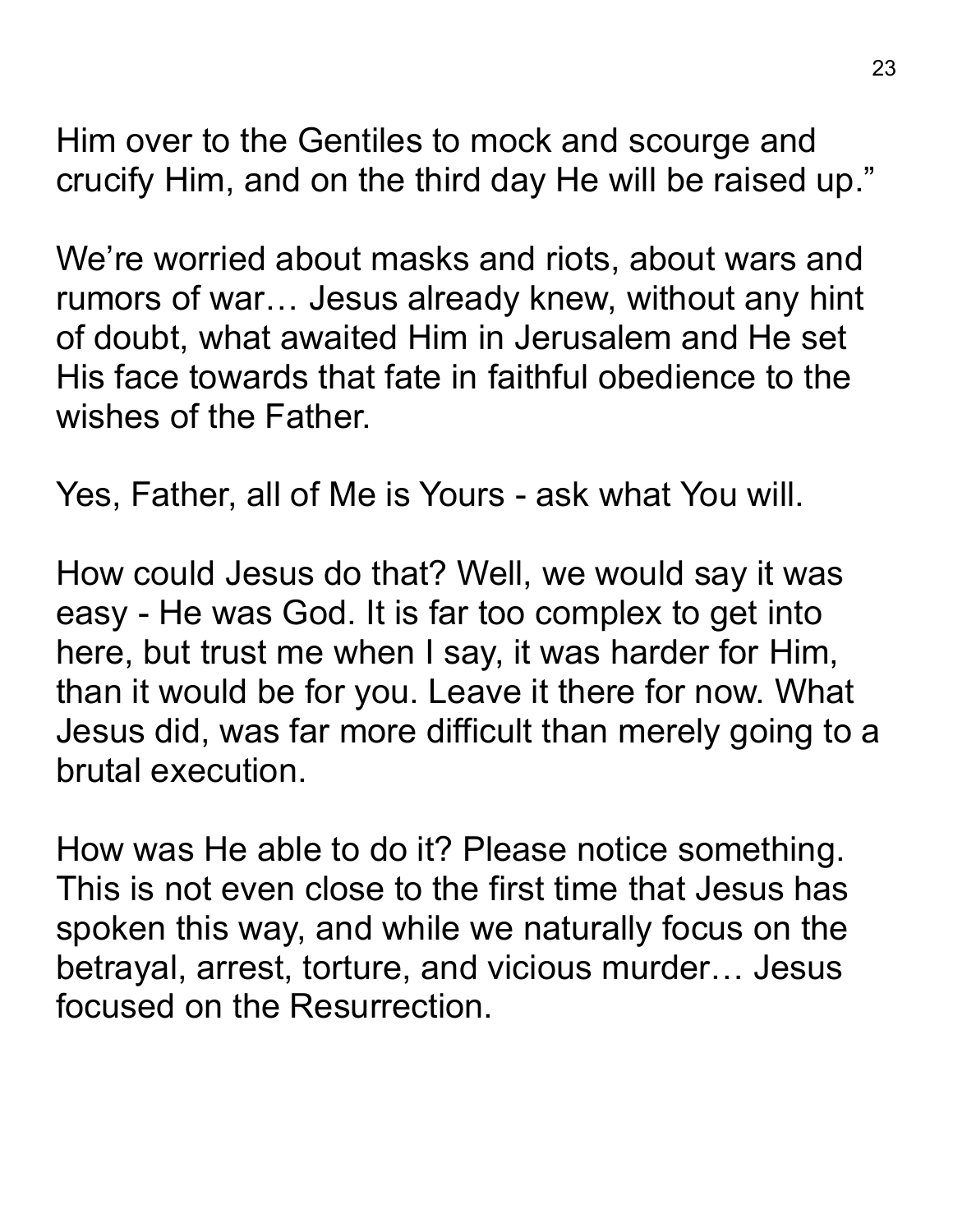

We must do the same. Since this started with a rich person unwilling to give up his wealth let's take that single area of human life as an example.

The Jewish people gave the top 10% of their income as a Tithe. In addition to that, they gave other offerings, and paid other fees, and taxes, to what was essentially the church. Beyond that, they gave charity to the poor, and to other worthy causes. When we think about giving 12, 15, even 20 percent of our income away, we generally freak out - that's crazy - that's too much to ask - that's a big sacrifice. Incidentally, we feel that way, while simultaneously having no compunction about condemning the Rich Young Ruler for his attachment to his wealth. That's ironic.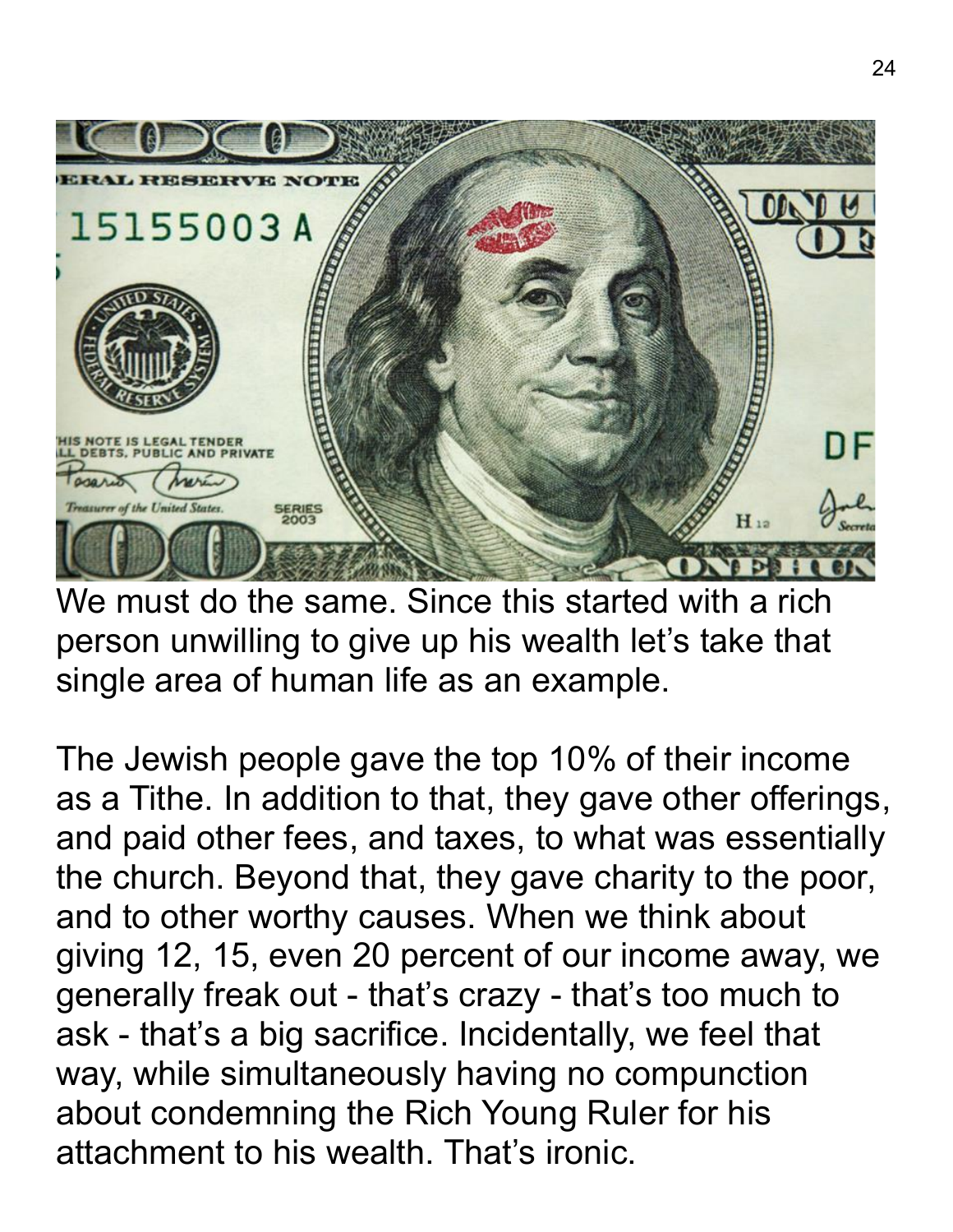My point… We think that it is a monumental sacrifice to give what the legalistic Jews gave, while they were simultaneously being heavily taxed and oppressed by their own civil leaders, and the Roman government to boot.

The reason we freak is that we look at the present discomfort, rather than at the future perfection. Jesus hasn't asked anyone to do more than He already did. The way we do it is, is the way He did it - we focus on the future, rather than the present.

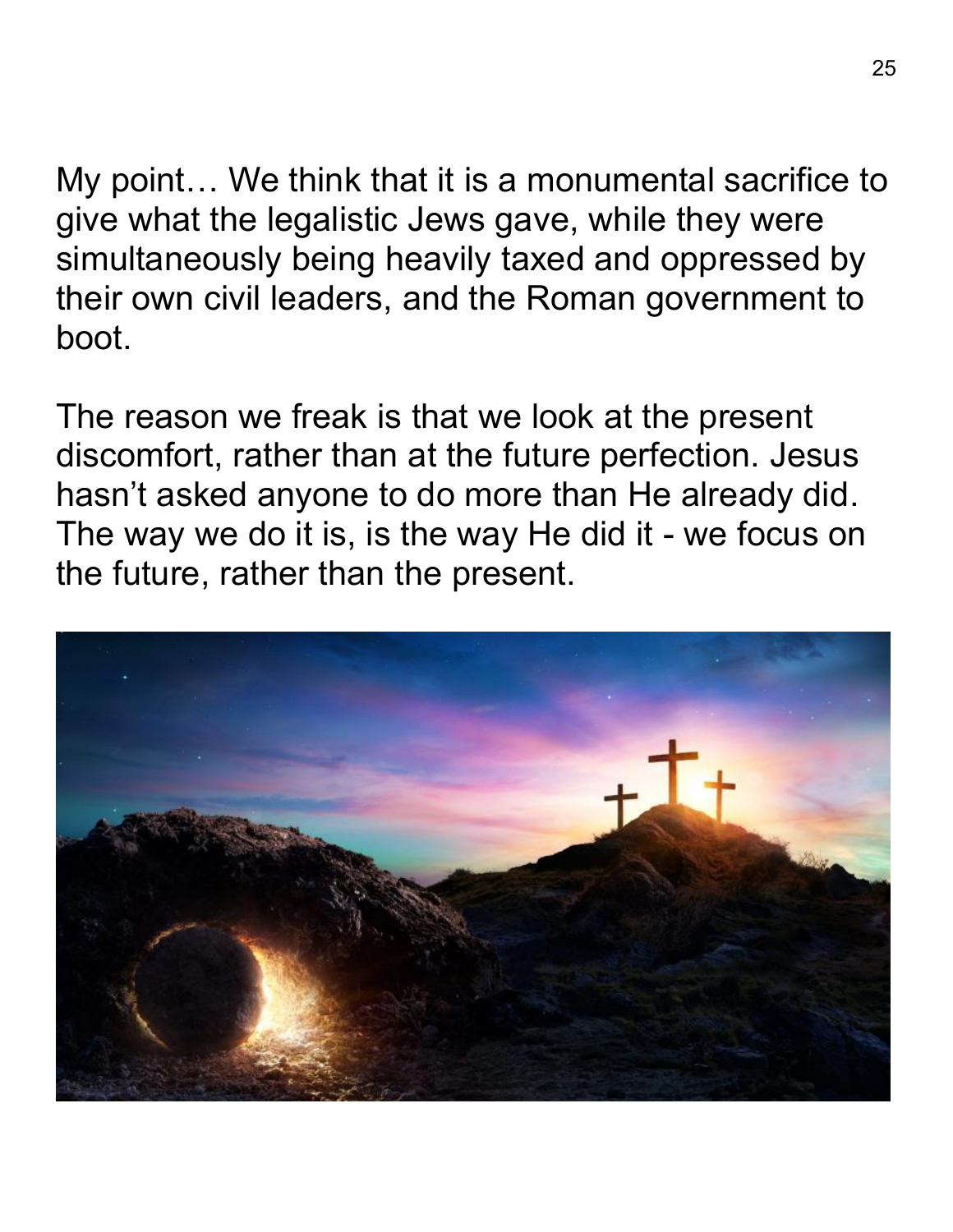Anyway, Jesus once again told the Disciples exactly what was going to happen. He had cryptically talked about His death and Resurrection in Matthew 12:40. He was explicit in Matthew 16:21, where Peter objected and was soundly rebuked - "Get behind Me Satan." Jesus was once again explicit after His Transfiguration in Matthew 17:9-12. Here He gave even more detail.

Especially, when we look at the parallel accounts… Mark 10:33&34NASB, has Jesus 33saying, "Behold, we are going up to Jerusalem, and the Son of Man will be delivered to the chief priests and the scribes; and they will condemn Him to death and will hand Him over to the Gentiles. 34"They will mock Him and spit on Him, and scourge Him and kill Him, and three days later He will rise again."

Luke 18:31-34NASB adds a bit more, 31Then He took the twelve aside and said to them, "Behold, we are going up to Jerusalem, and all things which are written through the prophets about the Son of Man will be accomplished. 32"For He will be handed over to the Gentiles, and will be mocked and mistreated and spit upon, 33and after they have scourged Him, they will kill Him; and the third day He will rise again." 34But the disciples understood none of these things, and the